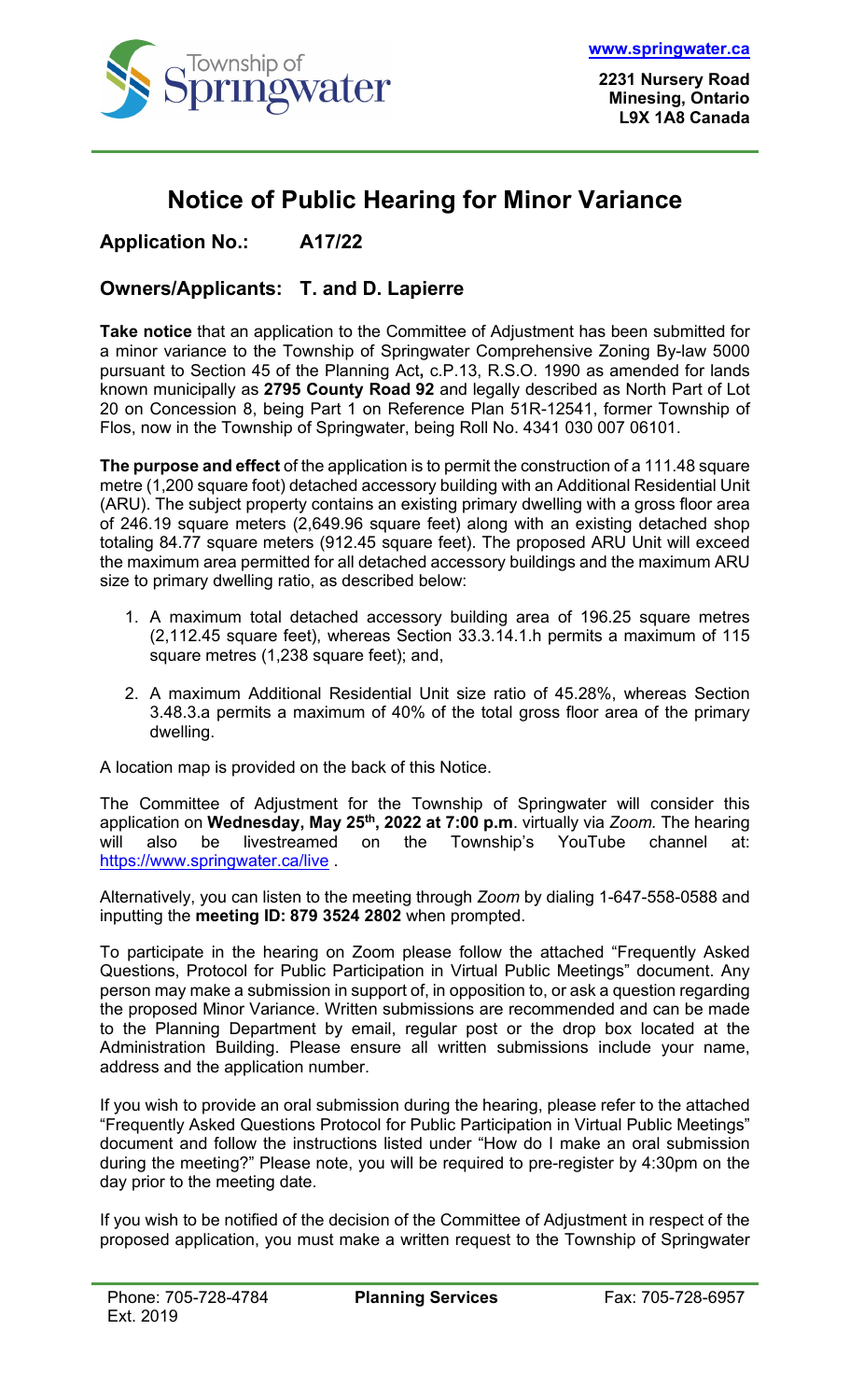Committee of Adjustment by email, regular post or the drop box located at the Administration Building.

If you do not participate in the hearing or request notification of the Committee's decision, it may proceed in your absence and, except as otherwise provided in the Planning Act and you will not be entitled to any further notice of the proceedings. Failure of the applicant(s) or their authorized agent to participate at any hearing may result in the automatic dismissal of the application.

If a person or public body that files an appeal of a decision of the Committee of Adjustment for the Township of Springwater in respect of the proposed variance does not make written submission to the Committee of Adjustment for the Township of Springwater before it gives or refuses to allow a variance, the Ontario Land Tribunal may dismiss the appeal.

Additional information regarding the application will become available on the Township of Springwater's website as part of the Agenda which is posted approximately twelve days prior to the public meeting date. Please see the following link for the meeting Agenda: Township of Springwater - [Document Center \(civicweb.net\).](https://springwater.civicweb.net/filepro/documents/164293) Any questions regarding the application or requests for additional information can be directed to Chris Russell, Senior Planner, [Chris.Russell@springwater.ca](mailto:Chris.Russell@springwater.ca) or 705-728-4784 ext. 2038.

Dated this 10<sup>th</sup> day of May, 2022.

Danielle Barranger Danielle Barranger

Secretary-Treasurer Committee of Adjustment



**Key Map**